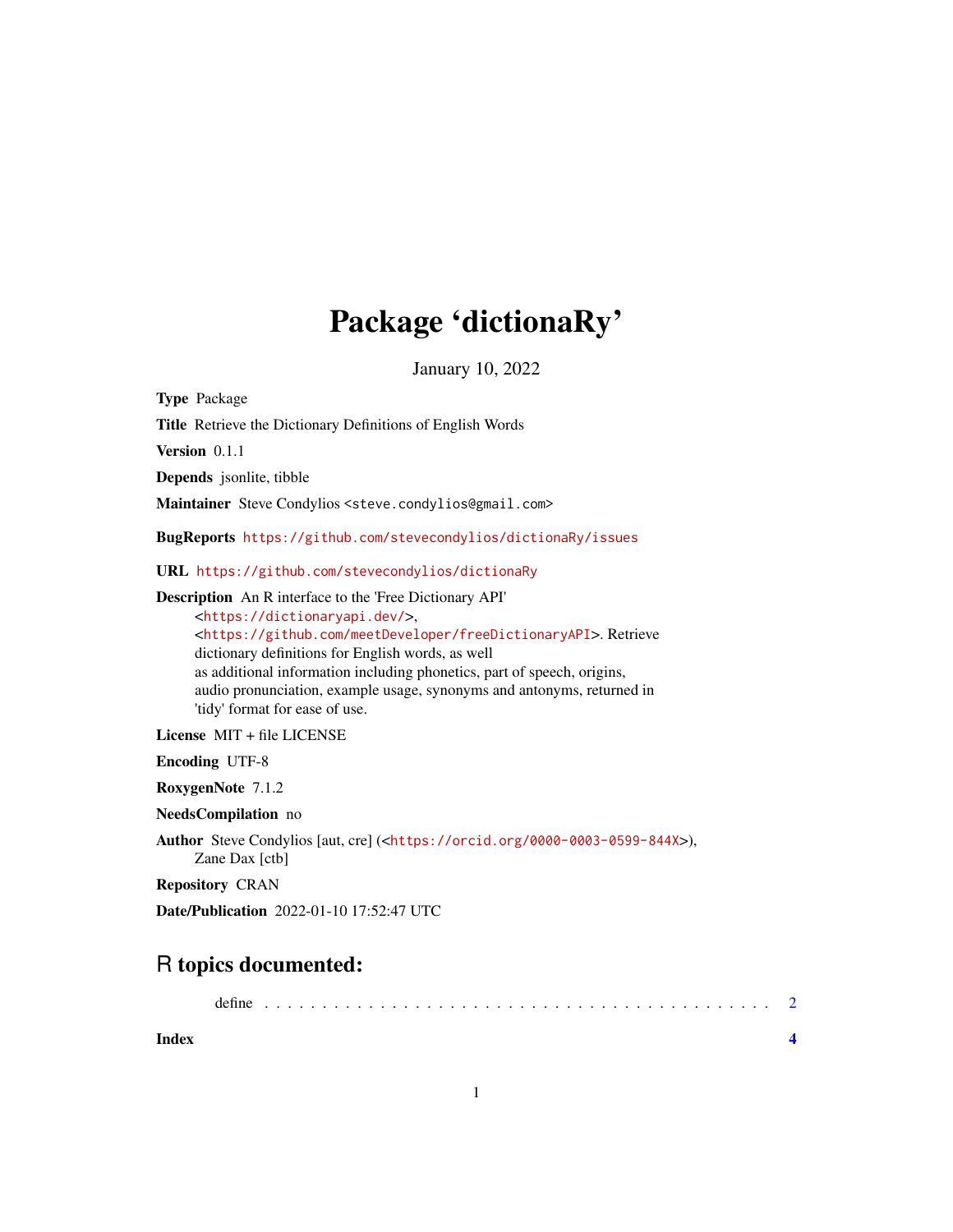<span id="page-1-0"></span>

#### Description

Retrieve the dictionary definition of an English word

#### Usage

```
define(word)
```
#### Arguments

word The word you wish to define

#### Value

A tibble with a row for each unique combination of word, meaning, part of speech, and definition. And a column for:

- "original" The original word input.
- "word" The word found in the dictionary (may have alternative spelling to the original word input).
- "meaning\_number" Integer column; each meaning is numbered.
- "part\_of\_speech" The word's part of speech.
- "phonetic" The pronunciation of the word as expressed in the [International Phonetic Alphabet.](https://www.ipachart.com/)
- "audio" A link to an mp3 audio file providing the word's pronunciation.
- "origin" The word's origin.
- "definition" The word's definition.
- "example" An example of the word's usage.
- "synonyms" A list of synonyms, if available.
- "antonyms" A list of antonyms, if available.

#### Examples

```
## Not run:
# Get the definition of "hello"
define("hello") # Returns a 3 row data.frame
# Homonyms (words with >1 meaning)
define("bark") # Returns a 9 row data.frame
# Unknown words will return a 0 row data.frame and message
define("sdfsdfsdfsdfsdf")
```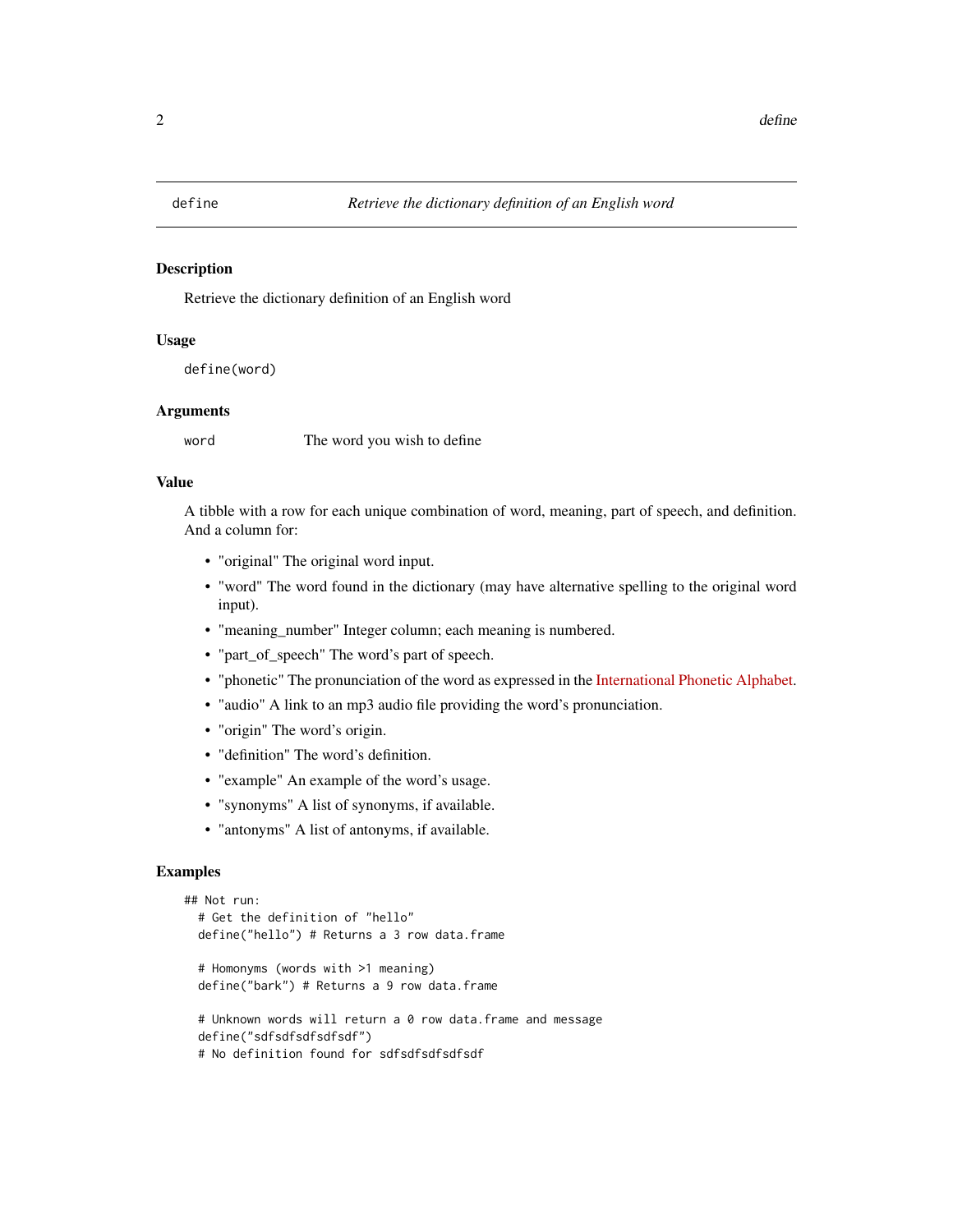$define$ 

## End(Not run)